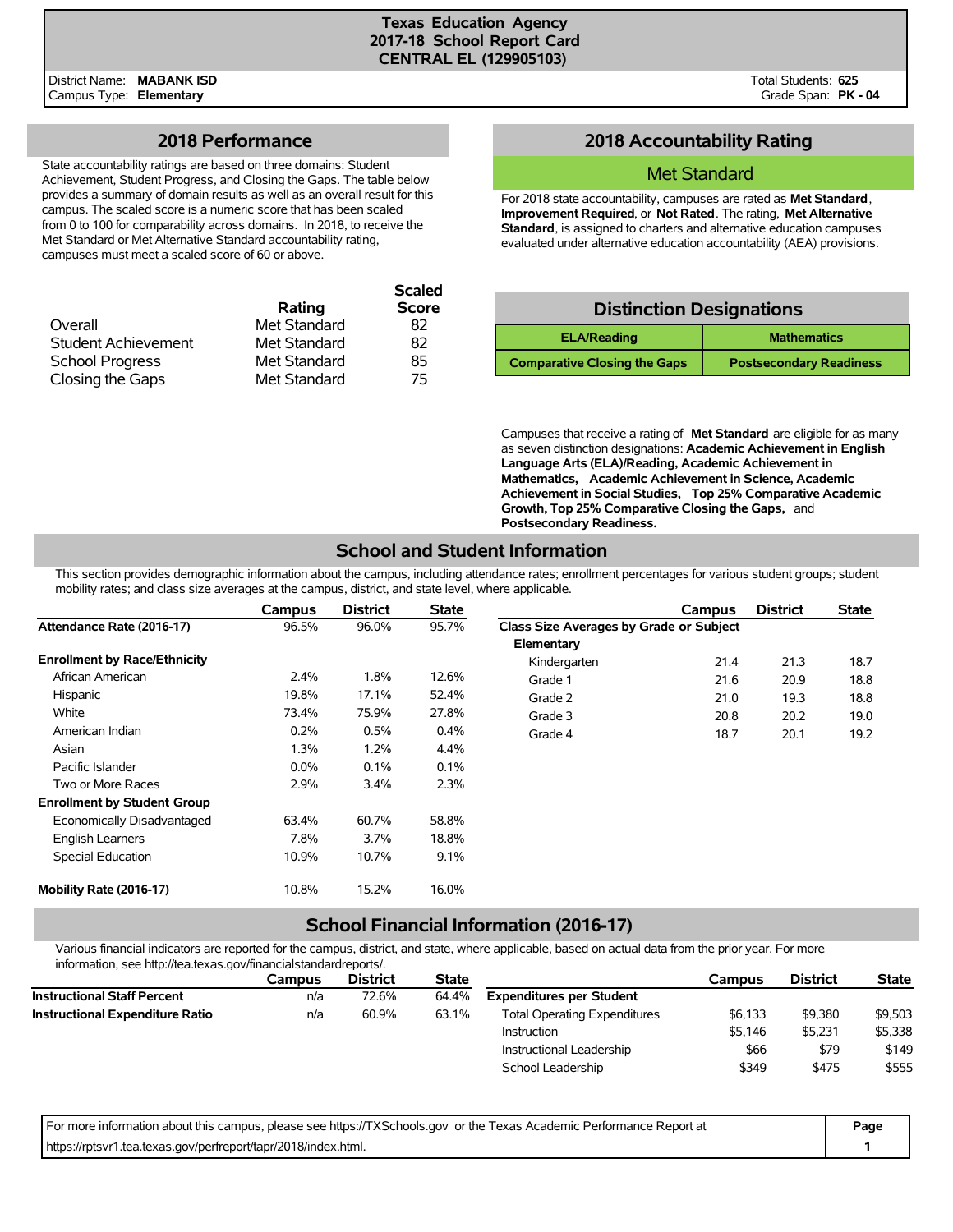|                                                                                |      |              |                 |        |                   |        |       |                          |        |                          | Two or |               |
|--------------------------------------------------------------------------------|------|--------------|-----------------|--------|-------------------|--------|-------|--------------------------|--------|--------------------------|--------|---------------|
|                                                                                |      |              |                 |        | African           |        |       | American                 |        | <b>Pacific</b>           | More   | Econ          |
|                                                                                |      | <b>State</b> | <b>District</b> | Campus | American Hispanic |        | White | Indian                   | Asian  | Islander                 | Races  | <b>Disadv</b> |
| STAAR Performance Rates at Approaches Grade Level or Above (All Grades Tested) |      |              |                 |        |                   |        |       |                          |        |                          |        |               |
| All Subjects                                                                   | 2018 | 77%          | 85%             | 80%    | $\ast$            | 66%    | 84%   |                          | $\ast$ | $\overline{\phantom{a}}$ | 84%    | 71%           |
|                                                                                | 2017 | 75%          | 83%             | 73%    | $\ast$            | 66%    | 75%   |                          | $\ast$ | $\overline{\phantom{a}}$ | 76%    | 64%           |
| Reading                                                                        | 2018 | 74%          | 81%             | 78%    | *                 | 62%    | 83%   |                          | $\ast$ | $\overline{\phantom{a}}$ | $\ast$ | 67%           |
|                                                                                | 2017 | 72%          | 80%             | 72%    | $\ast$            | 62%    | 73%   |                          | $\ast$ | $\overline{a}$           | $\ast$ | 64%           |
| <b>Mathematics</b>                                                             | 2018 | 81%          | 93%             | 89%    | $\ast$            | 74%    | 93%   |                          | $\ast$ | $\overline{a}$           | $\ast$ | 85%           |
|                                                                                | 2017 | 79%          | 89%             | 81%    | $\ast$            | 83%    | 82%   |                          | $\ast$ | $\overline{a}$           | $\ast$ | 70%           |
| Writing                                                                        | 2018 | 66%          | 72%             | 67%    | $\ast$            | $\ast$ | 68%   |                          | $\ast$ | $\overline{\phantom{a}}$ | $\ast$ | $\ast$        |
|                                                                                | 2017 | 67%          | 74%             | 59%    | $\ast$            | $\ast$ | 63%   |                          | $\ast$ |                          | $\ast$ | 50%           |
| STAAR Performance Rates at Meets Grade Level or Above (All Grades Tested)      |      |              |                 |        |                   |        |       |                          |        |                          |        |               |
| All Subjects                                                                   | 2018 | 48%          | 56%             | 55%    | *                 | 47%    | 56%   |                          | $\ast$ |                          | 68%    | 42%           |
|                                                                                | 2017 | 45%          | 52%             | 47%    | $\ast$            | 44%    | 48%   |                          | $\ast$ | $\overline{a}$           | 48%    | 37%           |
| Reading                                                                        | 2018 | 46%          | 51%             | 50%    | $\ast$            | 41%    | 53%   |                          | $\ast$ | $\overline{a}$           | $\ast$ | 36%           |
|                                                                                | 2017 | 44%          | 51%             | 45%    | *                 | 41%    | 46%   |                          | $\ast$ | $\overline{a}$           | $\ast$ | 35%           |
| <b>Mathematics</b>                                                             | 2018 | 50%          | 65%             | 65%    | $\ast$            | 54%    | 66%   |                          | $\ast$ | $\overline{\phantom{a}}$ | $\ast$ | 55%           |
|                                                                                | 2017 | 46%          | 56%             | 56%    | $\ast$            | 52%    | 58%   |                          | $\ast$ | $\overline{\phantom{a}}$ | $\ast$ | 44%           |
| Writing                                                                        | 2018 | 41%          | 47%             | 45%    | $\ast$            | $\ast$ | 42%   | $\overline{\phantom{a}}$ | *      | $\overline{a}$           | $\ast$ | $\ast$        |
|                                                                                | 2017 | 36%          | 40%             | 34%    | $\ast$            | $\ast$ | 33%   |                          | $\ast$ |                          | $\ast$ | 27%           |
| STAAR Performance Rates at Masters Grade Level (All Grades Tested)             |      |              |                 |        |                   |        |       |                          |        |                          |        |               |
| All Subjects                                                                   | 2018 | 22%          | 24%             | 26%    | *                 | 22%    | 28%   |                          | $\ast$ | $\overline{\phantom{a}}$ | 28%    | 16%           |
|                                                                                | 2017 | 20%          | 21%             | 23%    | $\ast$            | 26%    | 24%   |                          | $\ast$ | $\overline{a}$           | 24%    | 17%           |
| Reading                                                                        | 2018 | 19%          | 20%             | 23%    | ∗                 | 18%    | 25%   |                          | $\ast$ | $\overline{\phantom{a}}$ | $\ast$ | 12%           |
|                                                                                | 2017 | 19%          | 19%             | 26%    | $\ast$            | 24%    | 27%   |                          | $\ast$ | $\overline{\phantom{a}}$ | $\ast$ | 17%           |
| Mathematics                                                                    | 2018 | 24%          | 31%             | 38%    | $\ast$            | 33%    | 39%   |                          | $\ast$ | $\overline{\phantom{a}}$ | $\ast$ | 28%           |
|                                                                                | 2017 | 22%          | 27%             | 28%    | $\ast$            | 34%    | 28%   | $\overline{\phantom{a}}$ | $\ast$ | $\overline{a}$           | $\ast$ | 21%           |
| Writing                                                                        | 2018 | 13%          | 12%             | 11%    | $\ast$            | $\ast$ | 11%   | $\overline{\phantom{a}}$ | $\ast$ | $\overline{a}$           | $\ast$ | $\ast$        |
|                                                                                | 2017 | 11%          | 11%             | 9%     | $\ast$            | $\ast$ | 9%    |                          | $\ast$ |                          | $\ast$ | 10%           |
| Academic Growth Score (All Grades Tested)                                      |      |              |                 |        |                   |        |       |                          |        |                          |        |               |
| All Subjects                                                                   | 2018 | 69           | 71              | 68     | $\ast$            | 64     | 67    |                          | $\ast$ |                          | 93     | 66            |
| Reading                                                                        | 2018 | 69           | 66              | 60     | $\ast$            | 50     | 63    |                          | $\ast$ | $\overline{\phantom{a}}$ | 86     | 58            |
| <b>Mathematics</b>                                                             | 2018 | 70           | 76              | 74     | $\ast$            | 76     | 70    |                          | $\ast$ | $\overline{a}$           | 100    | 73            |

For more information about this campus, please see https://TXSchools.gov or the Texas Academic Performance Report at **Page**

https://rptsvr1.tea.texas.gov/perfreport/tapr/2018/index.html. **2**

'?' Indicates that the data for this item were statistically improbable, or were reported outside a reasonable range. '' Indicates zero observations reported for this group.

'\*' Indicates results are masked due to small numbers to protect student confidentiality. 'n/a' Indicates data reporting is not applicable for this group.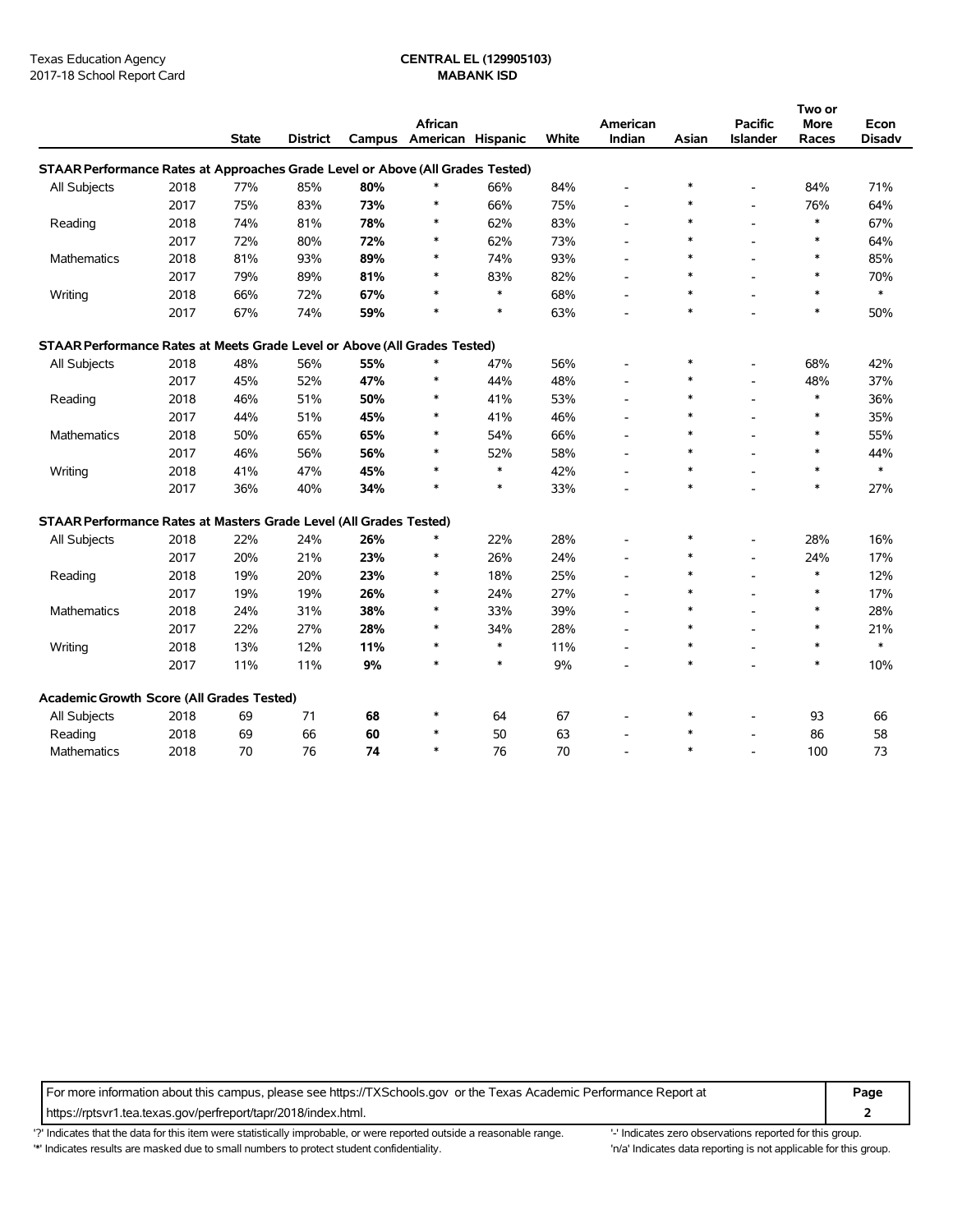|                                                |      |              |                 |                          | African |        |       | American                 |                          | <b>Pacific</b>           | Two or<br><b>More</b>    | Econ          |
|------------------------------------------------|------|--------------|-----------------|--------------------------|---------|--------|-------|--------------------------|--------------------------|--------------------------|--------------------------|---------------|
|                                                |      | <b>State</b> | <b>District</b> | Campus American Hispanic |         |        | White | Indian                   | Asian                    | <b>Islander</b>          | Races                    | <b>Disadv</b> |
| Progress of Prior-Year Non-Proficient Students |      |              |                 |                          |         |        |       |                          |                          |                          |                          |               |
| Sum of Grades 4-8                              |      |              |                 |                          |         |        |       |                          |                          |                          |                          |               |
| Reading                                        | 2018 | 38%          | 45%             | 42%                      | $\ast$  | *      | 50%   | $\overline{\phantom{a}}$ |                          | $\overline{\phantom{a}}$ | $\ast$                   | 35%           |
|                                                | 2017 | 35%          | 44%             | 31%                      | $\ast$  | *      | 30%   | $\overline{\phantom{a}}$ | $\overline{\phantom{a}}$ | $\overline{\phantom{a}}$ | $\overline{\phantom{a}}$ | 33%           |
| <b>Mathematics</b>                             | 2018 | 47%          | 71%             | 43%                      | $\ast$  | $\ast$ | 54%   | $\overline{\phantom{a}}$ |                          | $\overline{\phantom{a}}$ | $\ast$                   | 42%           |
|                                                | 2017 | 43%          | 56%             | 35%                      | $\ast$  | $\ast$ | 35%   | $\overline{\phantom{a}}$ |                          | $\overline{\phantom{0}}$ | $\ast$                   | $\ast$        |

For more information about this campus, please see https://TXSchools.gov or the Texas Academic Performance Report at **Page** https://rptsvr1.tea.texas.gov/perfreport/tapr/2018/index.html. **3**

'?' Indicates that the data for this item were statistically improbable, or were reported outside a reasonable range. "Indicates zero observations reported for this group. '\*' Indicates results are masked due to small numbers to protect student confidentiality. 
"n/a' Indicates data reporting is not applicable for this group.